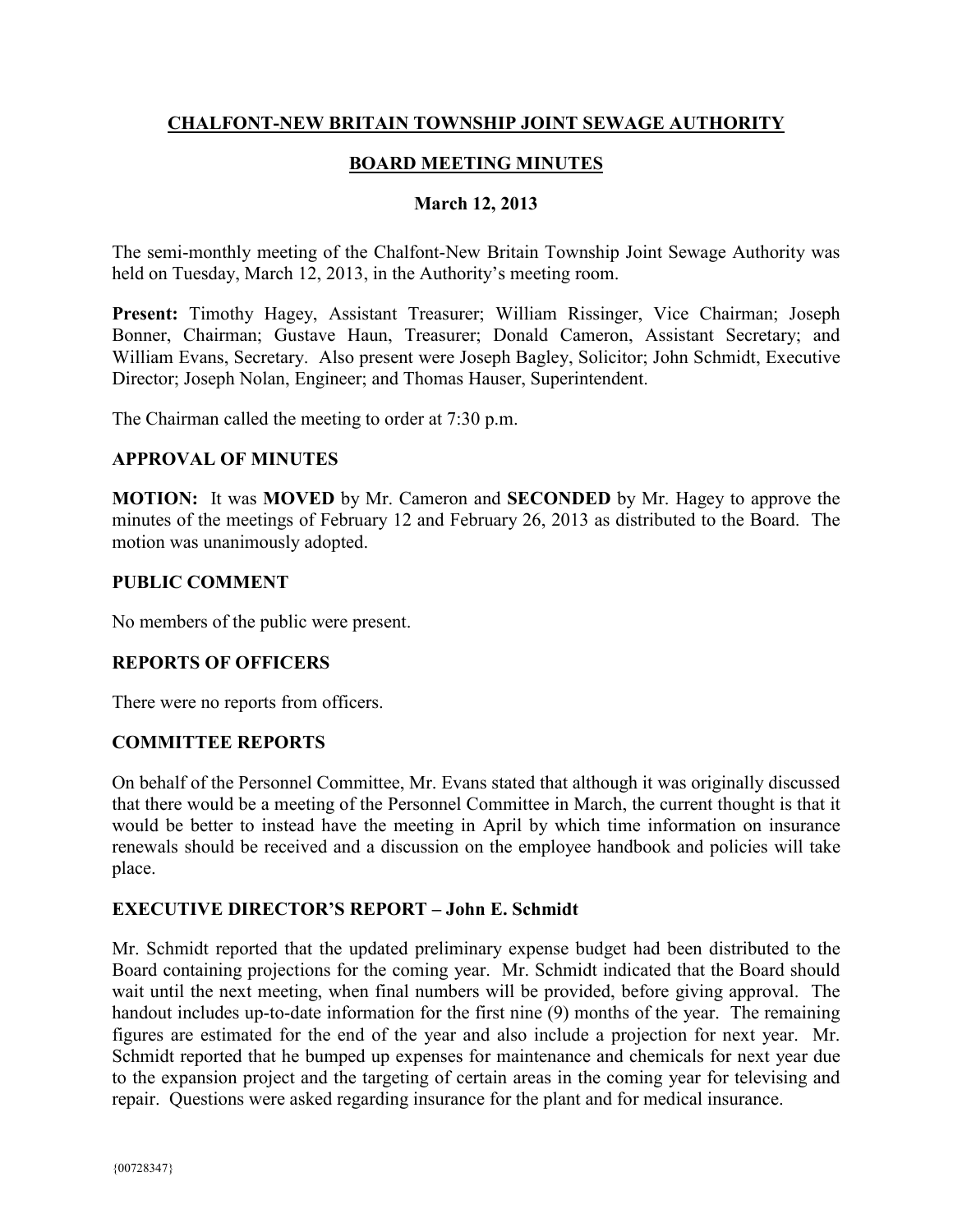There was a question regarding when the fiscal year ends (May 31) and a discussion regarding expenses in the collection system are not shared with Bucks County Water and Sewer Authority.

Mr. Schmidt reported on the offer of a fleet card for gasoline purchases by Sunoco and Wex (formerly Wright Express). The offer includes a 1.6% rebate on total costs. The proposal also includes a reduction in paperwork for the Authority as the card company submits records with regard to taxes directly to the state government. The proposal would be for every vehicle to get a card and each employee to receive a pin number. Mileage would be tracked. A suggestion was made by the Board for the administration to independently track mileage.

**MOTION:** It was **MOVED** by Mr. Haun and **SECONDED** by Mr. Hagey to adopt the proposal to obtain fleet cards from Sunoco and Wex on the terms discussed by the Board. The Motion was unanimously adopted.

Mr. Schmidt reported that the heat pump in the office building of the Authority is not working. Mr. Schmidt has received one (1) price for a replacement heat pump and is getting a second price from another vendor. The heat pump is at least fifteen (15) years old. The total age of the building is thirty (30) years. The building includes two (2) heat pumps. Heat is currently being provided by an electric backup system.

# **ENGINEER'S REPORT – Joseph Nolan, P. E.**

Mr. Nolan reviewed the Fund No. 2 Capital Improvements.

Mr. Nolan next presented Requisition No. 166 for Capital Improvements in the amount of \$197,137.19 representing expenses for the Phase II Upgrade and Expansion Project and engineering expenses. Mr. Nolan recommended approval.

**MOTION:** It was **MOVED** by Mr. Haun and **SECONDED** by Mr. Hagey to approve Requisition No. 166 for Capital Improvements in the amount of \$197,137.19. The Motion was unanimously adopted.

Mr. Nolan reviewed the progress on the Phase II Upgrade and Expansion Project. He reported that the general contractor is one-third (1/3) of the way completed. Tanks A and B are scheduled by the contractor to be online in December, though Mr. Nolan believes the tanks will be completed by the Fall. In response to a question, Mr. Nolan indicated that he had not yet received a pay estimate from the electrical contractor. The electrical contractor is onsite and the electrical work is progressing. In response to a question, Mr. Nolan indicated that three (3) of the four (4) motor control centers are provided by Siemens in a package. All custom work is received from Siemens, including pilot lights, automatic switches and actuators.

# **SOLICITOR'S REPORT – Joseph M. Bagley, Esquire**

Mr. Bagley reported that documents had been received from Doylestown Township late this afternoon, but they couldn't be opened on the computer. Mr. Bagley will provide a report to the Board at the next meeting on the status of the bike trail and documentation for same.

The Board recessed into Executive Session at approximately 8:06 p.m. to discuss pending litigation with a former employee (Court of Common Pleas of Bucks County).